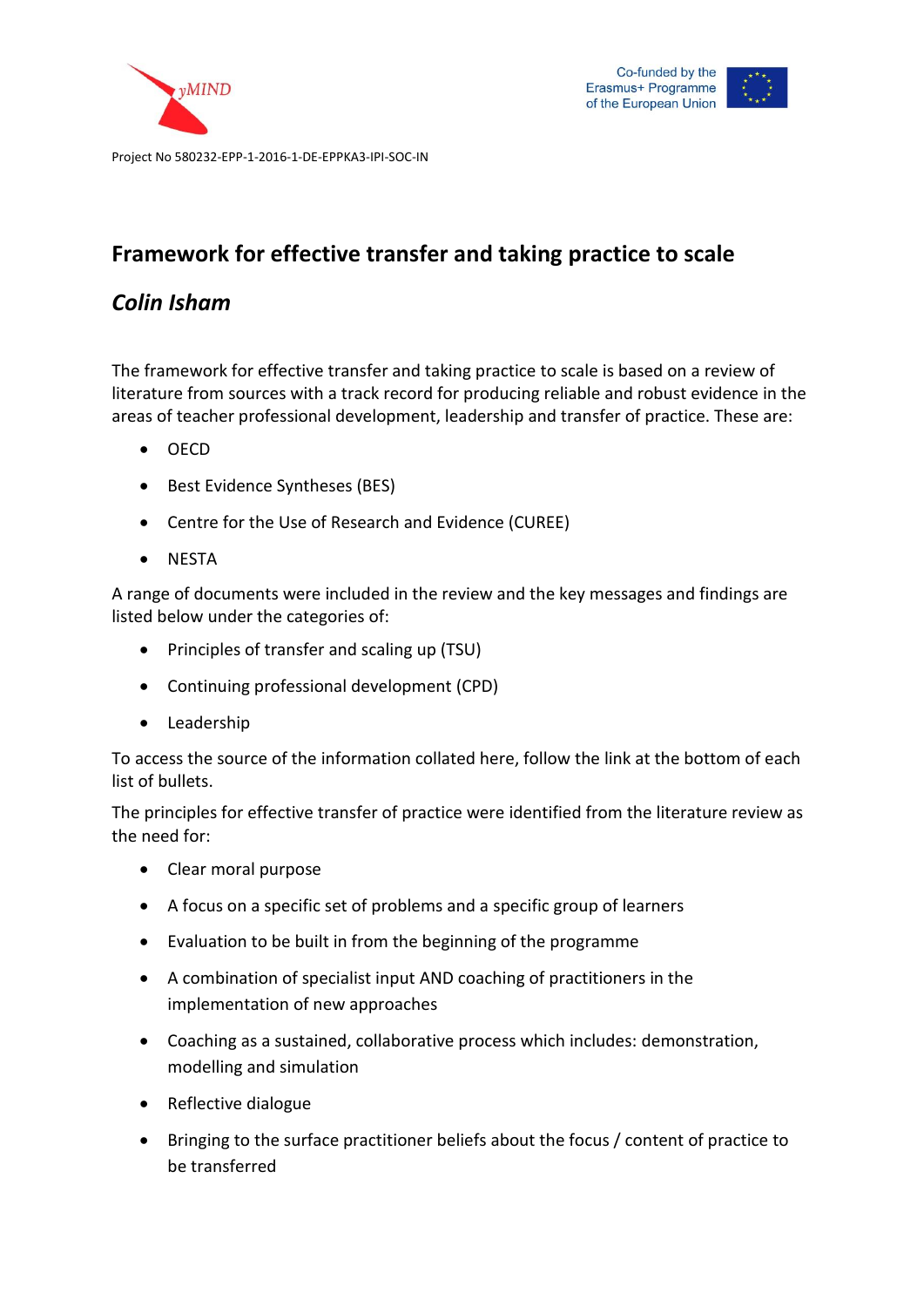



- The delegation of real power and work from the centre, ie the practitioners who are adopting the new practice require a personal sense of responsibility in integrating it well into their practice
- De-privatisation of practice > enabling colleagues and trainers to have sight of practice, eg through observation
- Integrated leadership leaders should be involved in teaching and professional learning (instructional leadership) and delegate responsibilities (distributed leadership)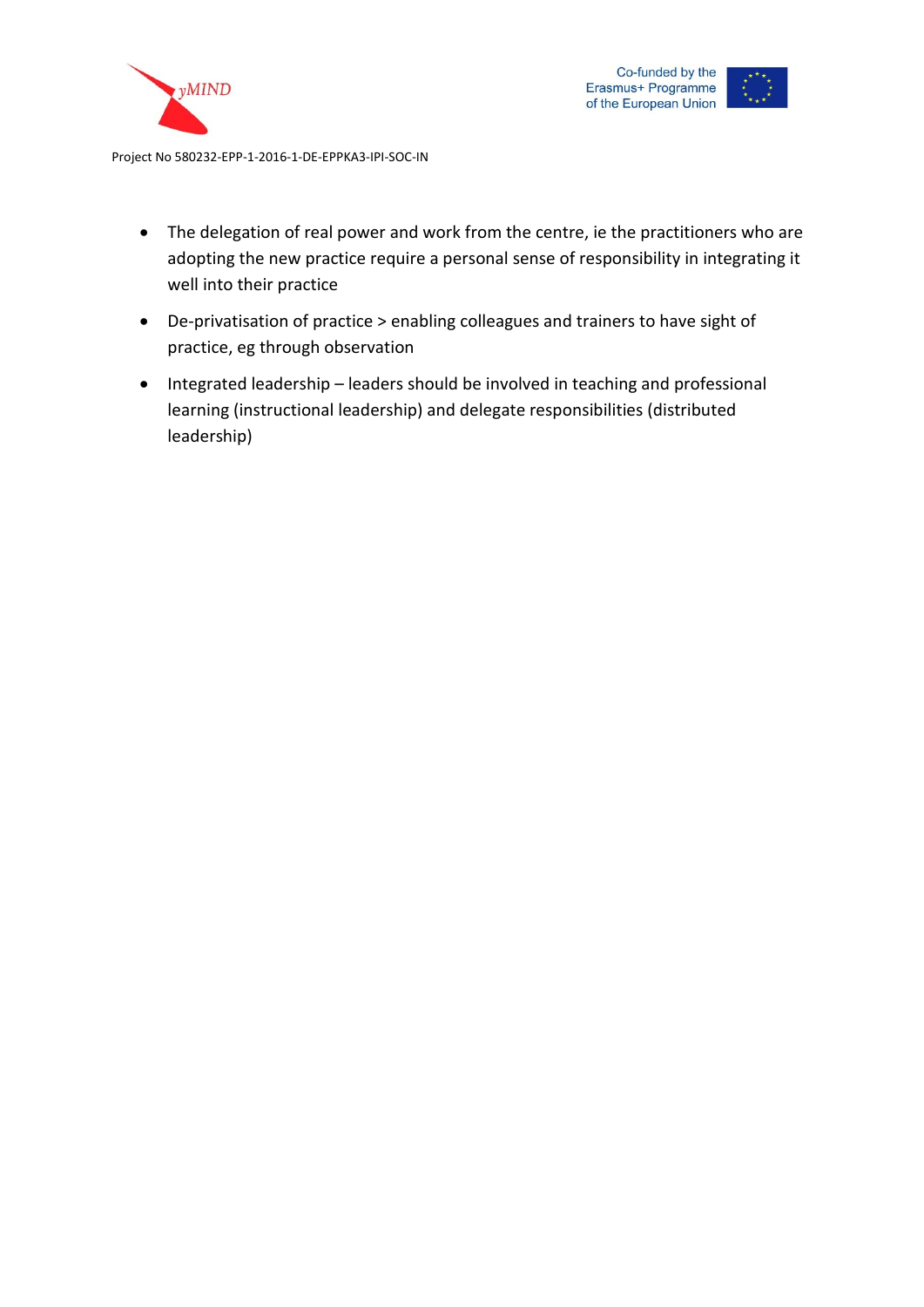



## **Summary of key messages coming from the literature**

### **Principles of Transfer and Taking Practice to Scale**

- Important that practitioners understand underpinning rationale for the practice they are being encouraged to adopt
- Key dimensions
	- deep (beliefs, norms, social interaction 'real' professional learning)
	- sustained (support mechanisms, including supportive professional community)
	- spread (how far do reform norms influence operational structures)
	- ownership (reform no longer controlled by reformer, but internally organisation, individual practitioners)
	- purpose
- Need to identify and tackle the barriers to professional learning
- Evaluation needs to be built in from the start
- Leadership support is important
- Focus on specific sets of problems and specific groups of students need for
- Development efforts are effective where there is collaboration, supported by processes such as coaching, co-construction and collaborative enquiry
- Co-construction: involvement in diagnosing needs; involved in interpreting and refining the focus of the activities; having active role in designing their approach
- Coaching is a sustained, collaborative process that includes: demonstration and modelling, simulation, experimentation, observation, reflecting on evidence, building on individual starting points and structured dialogue that explores beliefs, internalised practice and the rationale for approaches
- Specialist input AND coaching teachers in the application of new approaches
- Benefits for the mentor of mentoring others
- There is an emerging consensus that collaboration offers reformers a better chance of success than prescription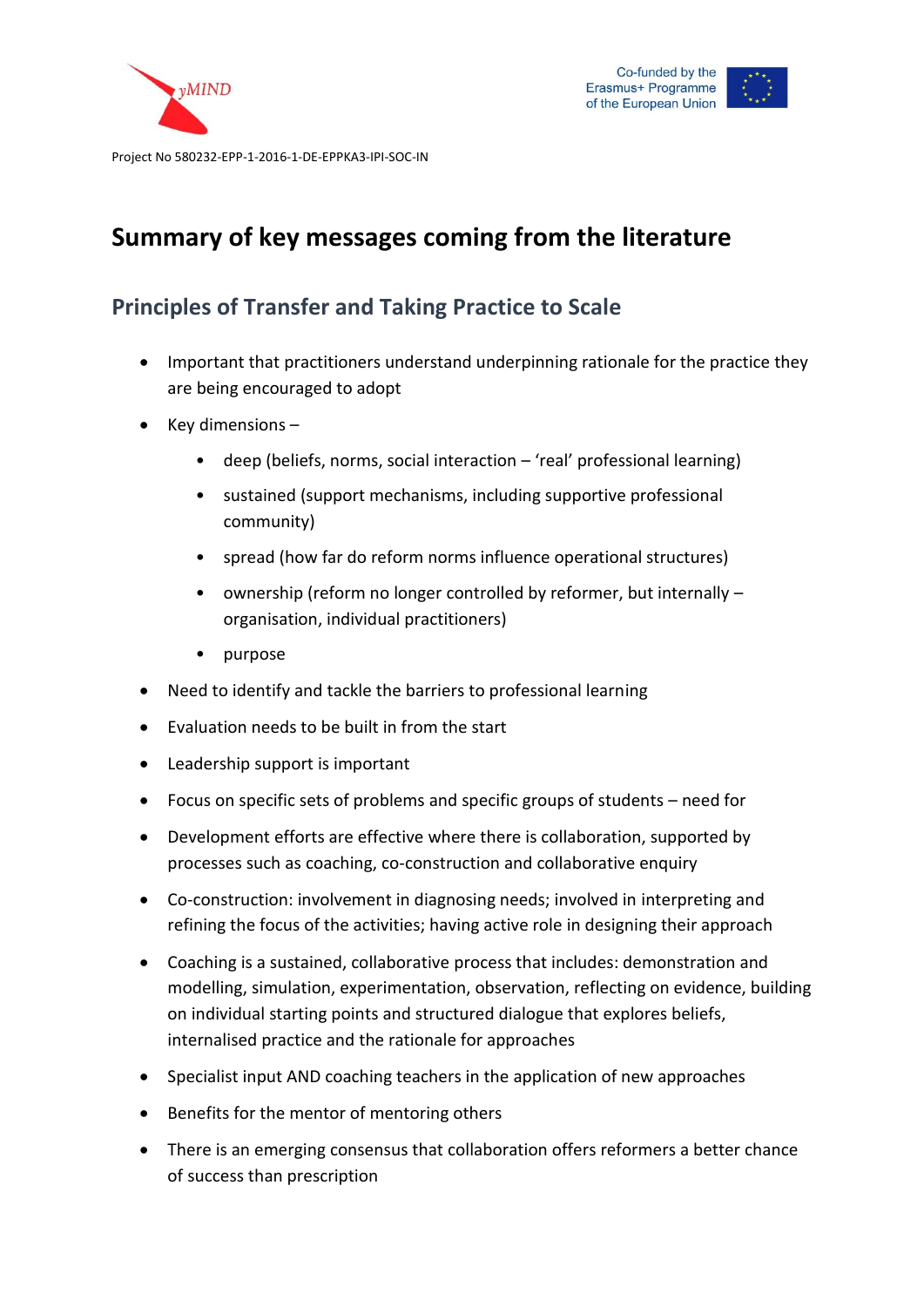



- Two interventions have been taken up in a 'non-engineered' way, ie they have not been imposed from above: Assessment for Learning (AfL) and thinking skills – what they have in common is:
	- evidence of improved pupil learning
	- a cross-curricular application
	- things practitioners can do and a clear structure that can be interpreted and adapted as a clearly defined set of strategies
	- focus on issues already high on teachers' and schools' agendas
	- a clear moral purpose
	- vignettes short stories of how something worked and what the impact was.
- But without appropriate support strategies, teachers have adopted the letter but not the spirit of AfL (not using insights into learning to shape the next steps)
- Partnerships need to delegate real power and work from the centre so all those involved understand purpose and processes well and feel personal sense of responsibility / accountability to integrate them well into daily practice
- The greater the scale, the greater the need for flexibility and adaptation to context in the long-term, and for prescritpion in the short term to ensure genuine trialling
- Those adopting the new practice need to: understand the essence of the practice; see what effective practice looks like and how pupils might respond
- There needs to be support in place to help teachers understand why and how a practice works – suggestion for planning frameworks which clarify boundaries and allow for adaptation which does not contravene essential elements of the practice

#### (Cordingley & Bell, 2007)

[http://www.curee.co.uk/files/publication/1236960866/Transferring%20learning%20and%2](http://www.curee.co.uk/files/publication/1236960866/Transferring%20learning%20and%20taking%20innovation%20to%20scale%20-%20think%20piece.pdf) [0taking%20innovation%20to%20scale%20-%20think%20piece.pdf](http://www.curee.co.uk/files/publication/1236960866/Transferring%20learning%20and%20taking%20innovation%20to%20scale%20-%20think%20piece.pdf)

- There is a need to develop a scaling strategy, to include: clarifying social, organisational and personal goals for scaling, and choosing a route to scale
- Need to generate both effective supply and effective demand, but unlocking the demand can really change the game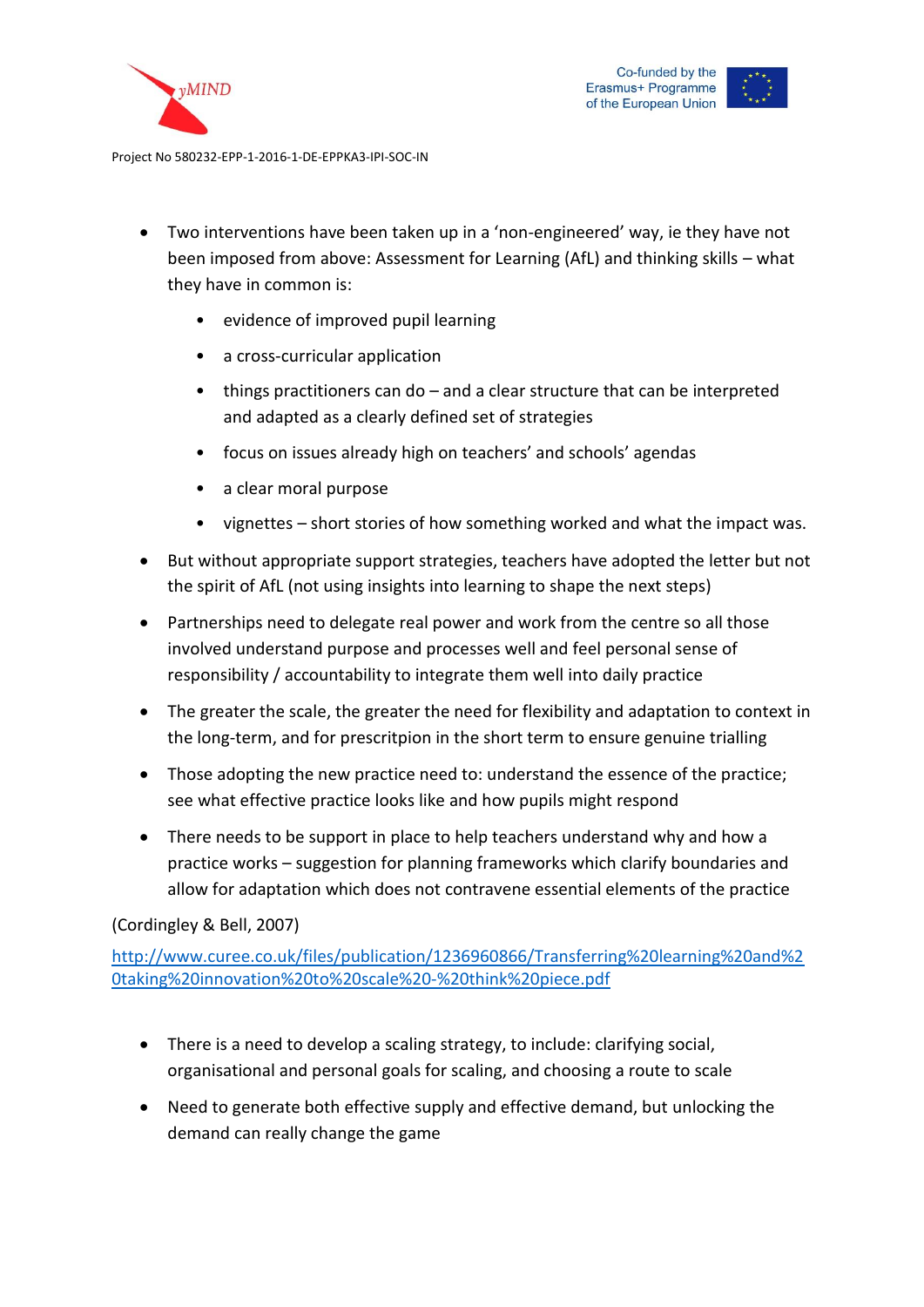



- Need to be clear on what's fixed and what's flexible in relation to the model, scaling routes, goals and aims – identify the core
- Checks and balances can slow scaling down, but might be necessary in order to make the social innovation sustainable in the long-term
- Adopting new practice requires distinct skills and competencies and forces organisations to change their cultures in ways that can be uncomfortable

#### (Gabriel, 2014)

<http://www.nesta.org.uk/publications/making-it-big-strategies-scaling-social-innovations>

### **CPD**

- it was important that CPDL programme design creates a "rhythm" to activities, through multiple instances of ongoing support/follow-up activities.
- essential element of successful CPDL is overt relevance of content to its participants and their day-to-day experiences and aspirations for pupils.
- CPDL providers should be focusing on how best to ensure that course content can build a sense of purpose, rather than presuming that it will already be there
- the review highlights the contribution of formative assessment, learning processes and outcomes for teachers within effective CPDL programmes.
- important consideration of the participants' existing theories, beliefs and practice, an understanding of the rationale underpinning the practices being advocated, and content which can challenge existing theories in a non-threatening way

(Cordingley, et al., 2015)

[http://www.curee.co.uk/files/publication/\[site](http://www.curee.co.uk/files/publication/%5bsite-timestamp%5d/DGT%20Full%20report%20(1).pdf)[timestamp\]/DGT%20Full%20report%20\(1\).pdf](http://www.curee.co.uk/files/publication/%5bsite-timestamp%5d/DGT%20Full%20report%20(1).pdf)

- Systematic reviews<http://bit.ly/1J1y18X> show effective CPDL involves sustained, iterative, aligned combinations of:
	- access to specialist expertise coupled with peer supported, evidence rich dialogue re learner responses to changes
	- exploration of disruptions, assumptions & beliefs to support development of practice and theory side by side
	- activities focused on aspirations for learners /students; ie AFL for teachers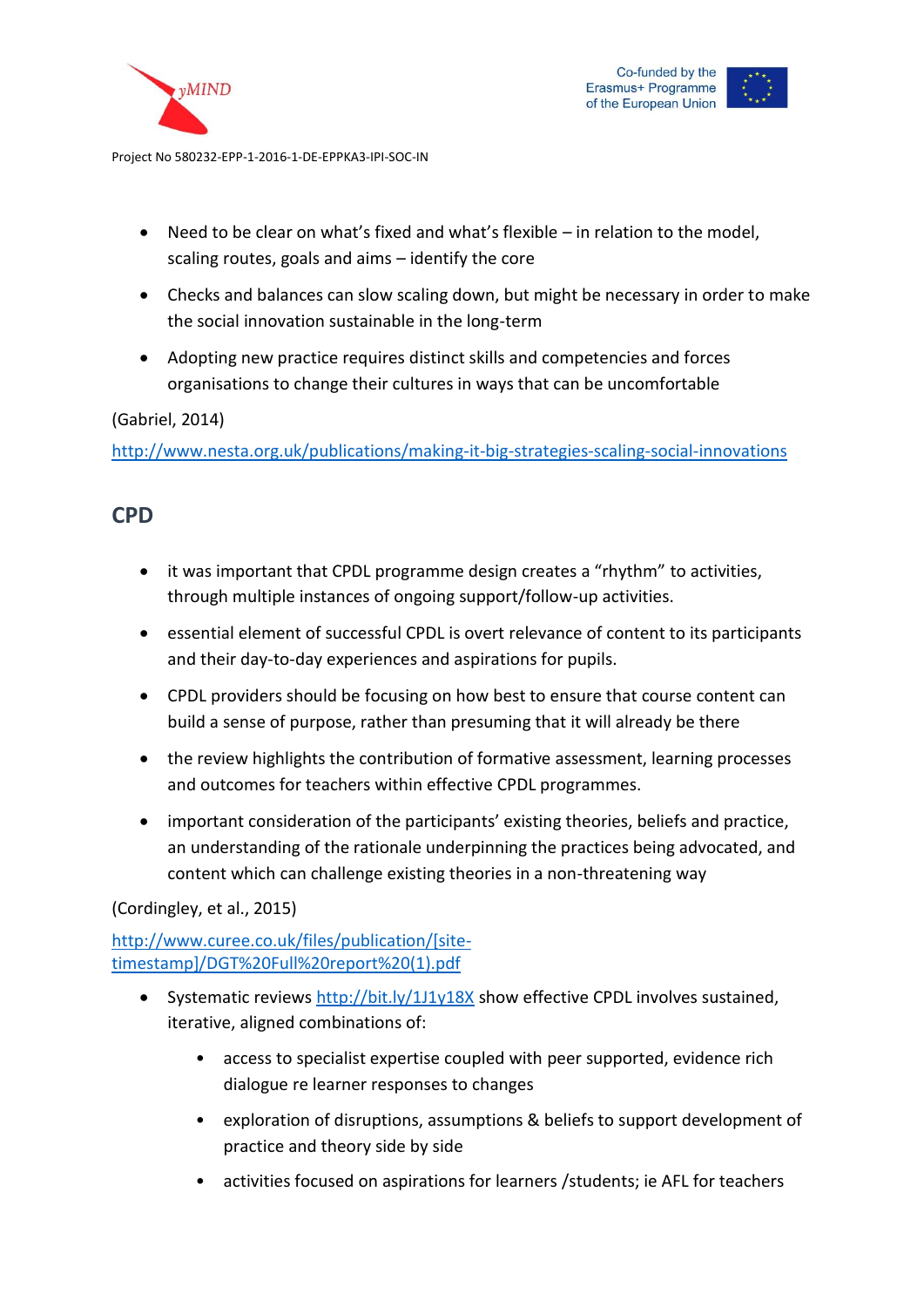



• support via tools and protocols that help contextualise content for subjects and sub groups of learners

(Cordingley, n.d.)

[http://www.curee.co.uk/files/publication/%5Bsite](http://www.curee.co.uk/files/publication/%5Bsite-timestamp%5D/SSAT_seminar_session_010317_0.pdf)[timestamp%5D/SSAT\\_seminar\\_session\\_010317\\_0.pdf](http://www.curee.co.uk/files/publication/%5Bsite-timestamp%5D/SSAT_seminar_session_010317_0.pdf)

- Professional learning communities are characterised by a reflective dialogue among staff, deprivatisation of practice, a collective focus on student learning, collaboration and a shared sense of purpose
- In dealing with students from disadvantaged families and students with special educational needs, teachers might benefit from reflection on their practice by consulting colleagues in the school and by classroom observation of their colleagues to address these students effectively

(OECD, 2016)

[\(http://www.keepeek.com/Digital-Asset-Management/oecd/education/school-leadership](http://www.keepeek.com/Digital-Asset-Management/oecd/education/school-leadership-for-learning_9789264258341-en#.WPHmGqK1uUk)[for-learning\\_9789264258341-en#.WPHmGqK1uUk#page19\)](http://www.keepeek.com/Digital-Asset-Management/oecd/education/school-leadership-for-learning_9789264258341-en#.WPHmGqK1uUk)

# **Leadership**

- Instructional and distributed leadership are regarded as important for creating and sustaining professional learning communities and for creating a climate conducive to student learning. Instructional leadership comprises leadership practices that involve the planning, evaluation, co-ordination and improvement of teaching and learning. Distributed leadership in schools is not only a reflection of leadership being shown by the principal, but also of others acting as leaders in school.
- When principals take action to support co-operation among teachers to develop new teaching practice, teachers may be more inclined to collaborate
- In schools in which principals are more engaged in instructional leadership, teachers more often perceive a positive change in their instruction as a result of feedback on their classroom management practices, their teaching practices and their use of student assessments to improve learning
- Positive teacher-student relationships are more common in schools with distributed leadership in all educational levels. Schools creating opportunities for students and their parents or guardians to participate in school decisions means teachers are interested in what students have to say and are likely to be concerned with students'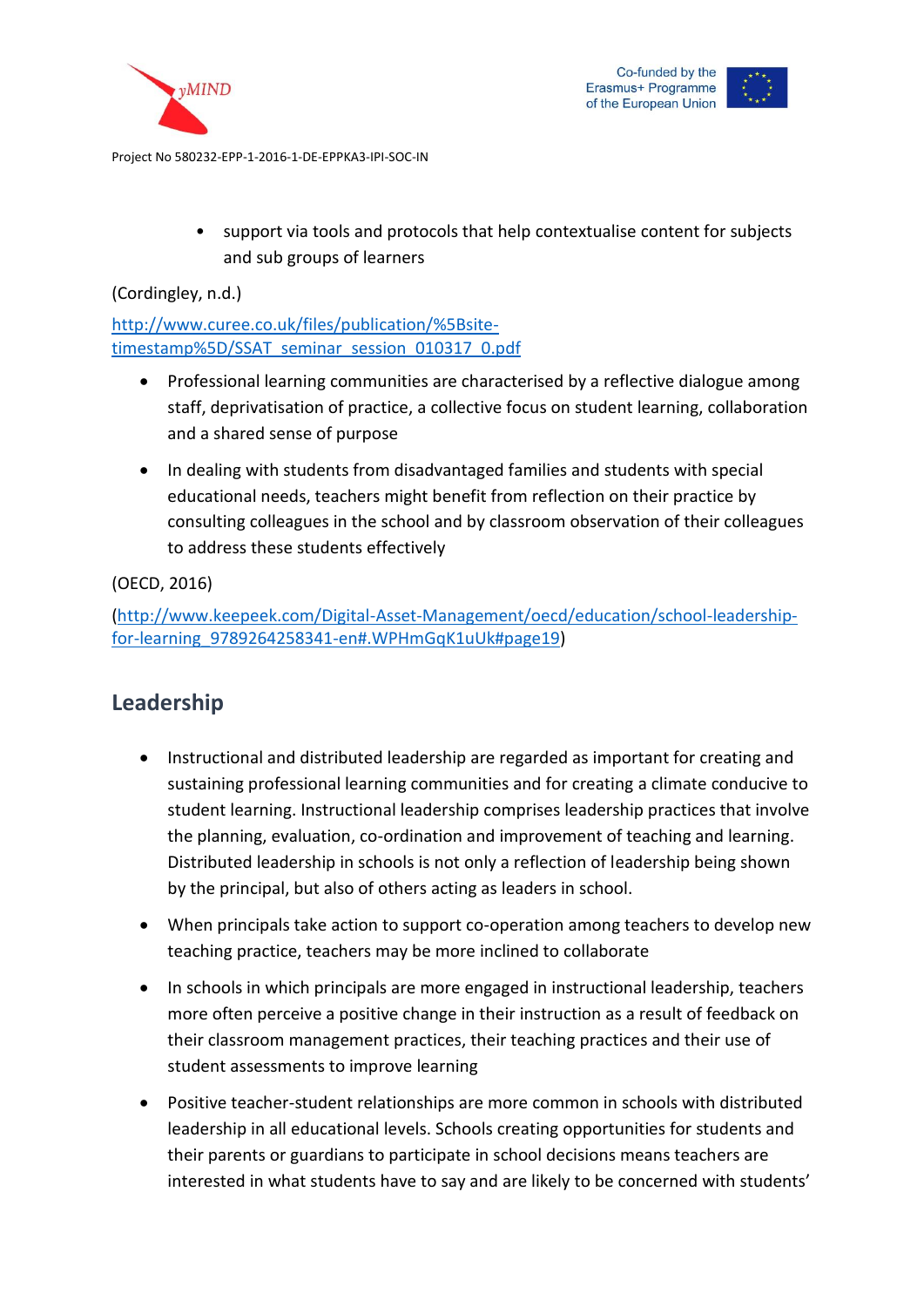



well-being. Thus, distributed leadership may result in a greater sense of belonging among students and parents, as well as common responsibility for the functioning of the school among all key stakeholders

- Schools with principals showing integrated leadership, ie balancing elements of both distributed and instructional leadership, are more often associated with characteristics of professional learning communities – such as teachers engaging in reflective dialogue and collaboration – than schools with inclusive leaders. Similarly, schools with integrated leaders are linked, more often than schools with educational leaders, to a shared sense of purpose among their staff and a collective focus on student learning
- Depending on the type of leadership, around 40%-60% of principals' practices might be explained by system differences.

(OECD, 2016)

[\(http://www.keepeek.com/Digital-Asset-Management/oecd/education/school-leadership](http://www.keepeek.com/Digital-Asset-Management/oecd/education/school-leadership-for-learning_9789264258341-en#.WPHmGqK1uUk)[for-learning\\_9789264258341-en#.WPHmGqK1uUk#page4\)](http://www.keepeek.com/Digital-Asset-Management/oecd/education/school-leadership-for-learning_9789264258341-en#.WPHmGqK1uUk)